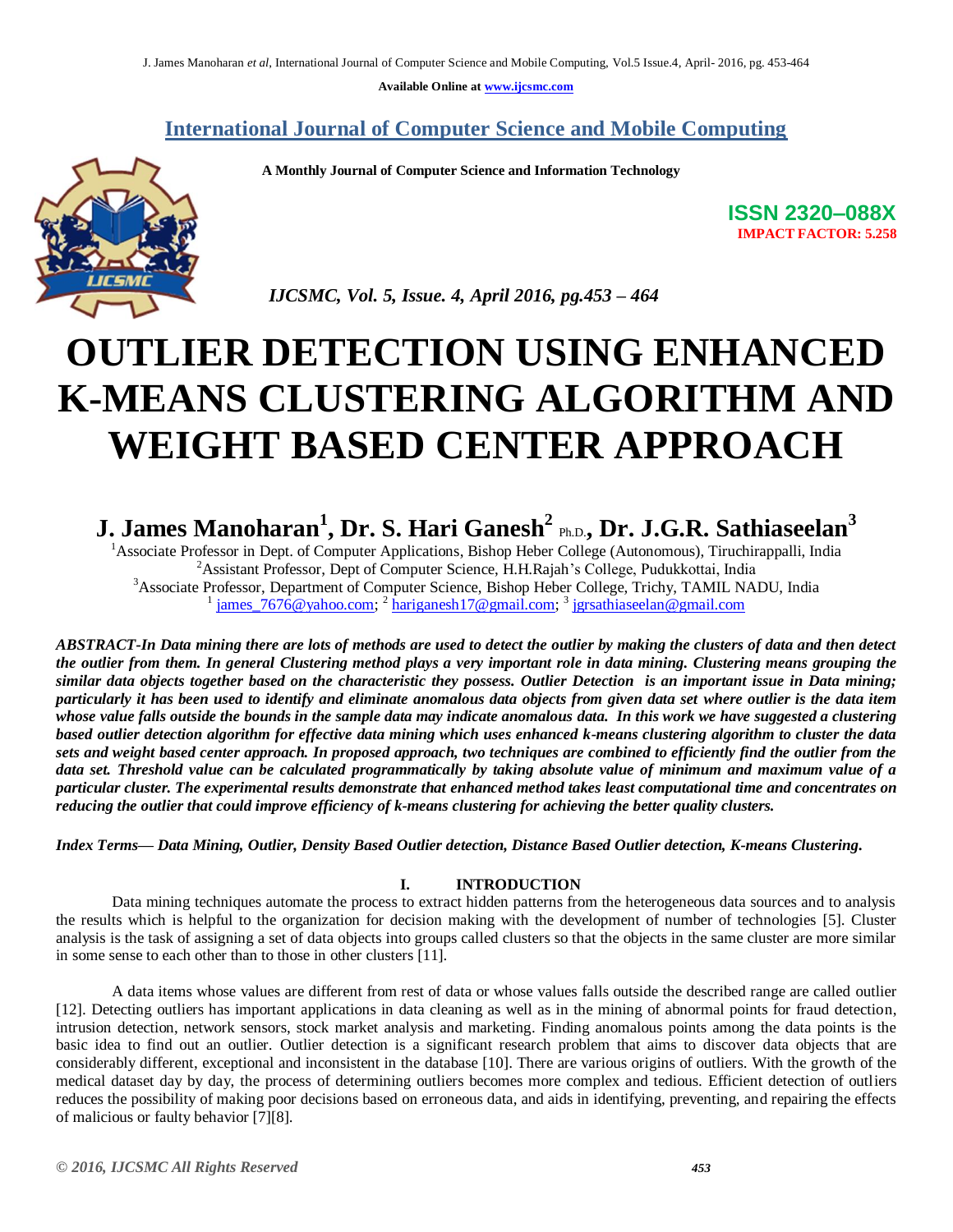Furthermore, a lot of data mining and machine learning algorithms and techniques for statistical analysis may not work well in the presence of outliers. Outliers may introduce skew or complexity into models of the data, making it difficult, if not impossible, to fit an accurate model to the data in a computationally feasible manner. For example, statistical measures of the data may be skewed because of erroneous values, or the noise of the outliers may obscure the truly valuable information residing in the data set. Accurate and efficient removal of outliers may greatly enhance the performance of statistical and data mining algorithms and techniques [15]. Detecting and eliminating such outliers as a pre-processing step for other techniques is known as data cleaning [6]. As can be seen, different domains have different reasons for is covering outliers: They may be noise that we want to remove.

Outliers are ordinary elements when specified as input, but will direct in inefficient outputs when processed with them [7]. They are elements which behave very differently from the norm, and are the major disadvantage of k-means clustering algorithm.

#### **II. RELATED WORK**

Outlier detection can be mostly classified into three groups. First is the distance based outlier detection, it detects the outlier from the neighborhood points. Second is the density based outlier detection, here it detects the local outlier from the neighborhood based on the density or the number of data points in the local neighborhood [9]. Third is the distribution based outlier detection, this approach is based on the finding outlier using some statistical model.

**Pallavi Purohit and Ritesh Joshi et. al [1]** proposed an enhanced approach for traditional K-means clustering algorithm due to its certain limitations. The poor performance of traditional K-means clustering algorithm is selection of initial centroid points randomly. The proposed algorithm deals with this problem and improves the performance and cluster quality of traditional k-means algorithm. The enhanced algorithm selects the k initial centroids in a efficient manner rather than randomly selecting. It first discover the closest data objects by calculating Euclidian distance between each data objects and then these data points are deleted from population and forms a new data set. The enhanced algorithm provides more precise results and also reduces the mean square distance. But the proposed algorithm works better for dense dataset rather than sparse data set.

**Wang Shunye et. al [2]** proposed enhanced k-means clustering algorithm basically consists of three steps. The first step talk about the construction of the dissimilarity matrix .Secondly, Huffman algorithm is used to create a Huffman tree according to dissimilarity matrix. The output of Huffman tree gives the initial centroids. Finally the k-means clustering algorithm is be appropriate to initial centroids to get k cluster as output. Wine and Iris datasets are selected from UIC machine learning repository to test the enhanced algorithm. Proposed algorithm gives better accuracy rates and results than the traditional k-means clustering algorithm.

**Fahim A.M,Salem et. al [3]** suggested an efficient k-means clustering algorithm to prevail over problems in traditional kmeans. Traditional k-means is well-known due to its easiness, straightforward and flexibility to sparse data. Even though traditional kmeans clustering algorithm has its large number of advantages, it has certain disadvantages also. The final result depends on the initial centroids. The improved algorithm initially allot datasets to its nearby centroid and then calculate distance with other centroids. Further, compare the distance between the two data objects and then the new distance is smaller than the earlier distance then the data object is moved to new cluster or else if it is smaller than it is allocated to same cluster. This procedure will reduce the time and improve the efficiency of the traditional k-means clustering algorithm. The proposed method uses two functions .Initially the distance() function that is used to calculate the distance between data object and its nearest cluster head. Next, the distance\_ new() function can be used to calculate distance between data objects and other remaining clusters. The experimental results demonstrate that the proposed k-means clustering algorithm is much faster and efficient than the traditional k-means clustering algorithm.

**Juntao Wang and Xiaolog [4]** in his study, an improved k-means clustering algorithm to deal with the problem of outlier detection of traditional k-means clustering algorithm. The enhanced algorithm makes use of noise data filter to deal with this problem. Outliers can be detected and removed by using Density based outlier detection method. The purpose of this method is that the outliers may not be engaged in computation of initial cluster centres. The Factors used to test are clustering time and clustering accuracy. The drawback of the enhanced k-means clustering algorithm is that while dealing with large scale data sets, it takes more time to produce the results.

**Md.SohrabMahmud et. al [5]** proposed an algorithm uses heuristic method to calculate initial k centroids . The proposed algorithm yields accurate clusters in lesser computational time. The proposed algorithm initially calculates the average score of each data objects that has multiple attributes and weight factor. Next, the Merge sort is applied to arrange the output that was generated in first phase. The data points are then divided into k cluster .Finally the nearest possible data point of the mean is taken as initial centroid. Although the proposed algorithm still deals with the problem of assigning number of desired k-cluster as input.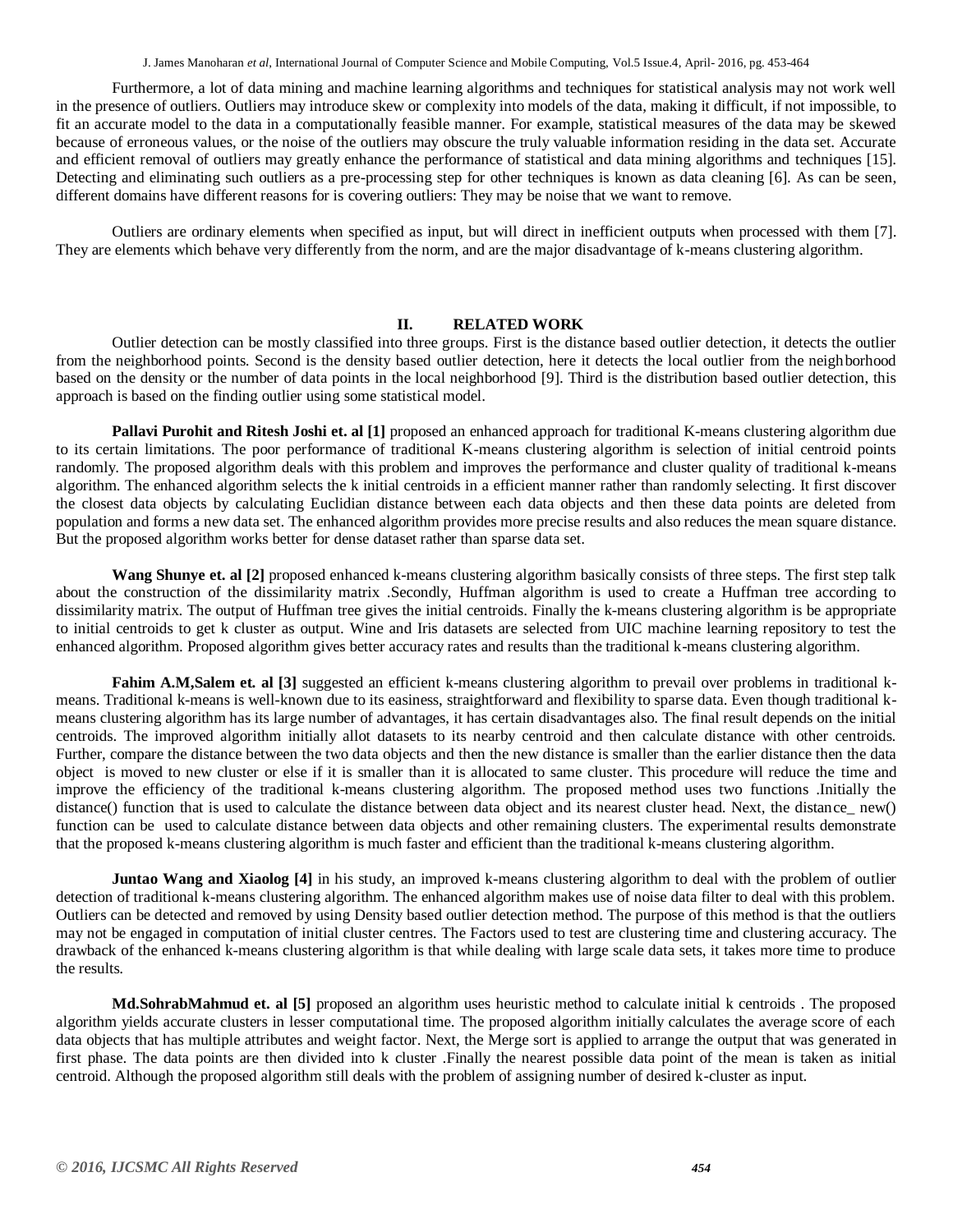J. James Manoharan *et al*, International Journal of Computer Science and Mobile Computing, Vol.5 Issue.4, April- 2016, pg. 453-464

#### *2.1 Density based outlier detection*

Density-based technique has been developed for predicting outliers in a spatial data. These methods can be clustered into two categories called multi-dimensional metric space-based methods and graph-based methods. In the first category, the definition of spatial neighborhood is based on Euclidean distance, while in graph-based spatial outlier detections the definition is based on graph connectivity.

#### *2.2 Distance based outlier detection*

In Distance-based methods outlier is defined as an data object that is at least  $d_{min}$  distance away from k percentage of objects in the dataset. The problem is then finding appropriate  $d_{min}$  and k such that outliers would be correctly detected with a small number of false detections. This process usually needs domain knowledge.

#### **III. METHODOLOGY**

In the proposed approach the outliers can be detected in *two phases.* In the First phase we used enhanced K-Means clustering algorithm to produce a set of k clusters. *In the second* phase for each cluster the absolute distance between each object and the cluster center is calculated using weight based center approach.

#### *3.1. System architecture*

# **Hybrid Approach**





#### *3.1.1 Input Data Set:*

The input dataset can be collected from UCI Machine learning repository.

#### *3.1.2 Enhanced K-Means Cluster Based Approach:*

Clustering is a popular technique used to group similar data points or objects in groups or clusters [6]. Clustering is an important tool for outlier analysis. The proposed framework for k-means algorithm which eliminates the problem of generation of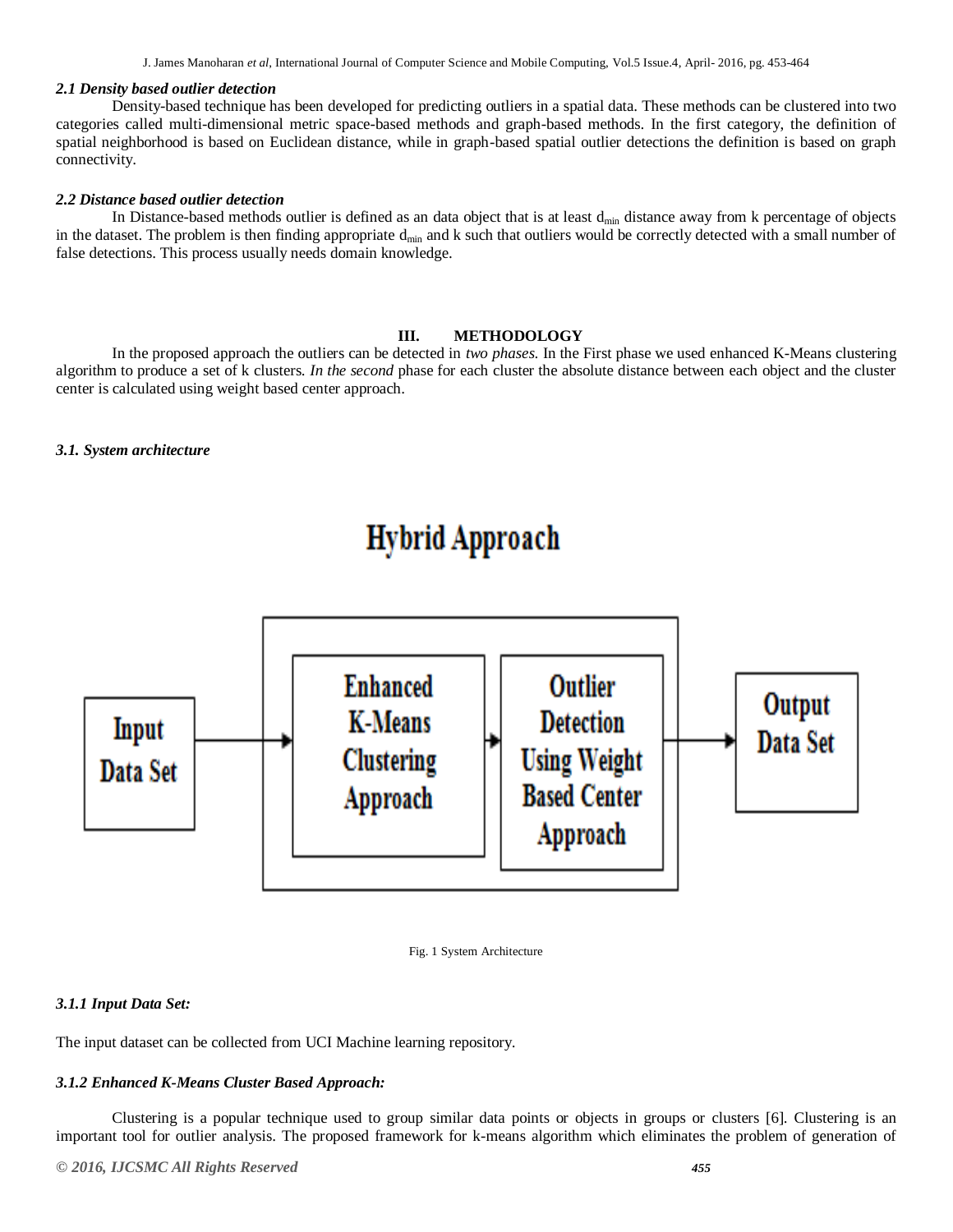empty clusters and increases the efficiency of traditional k-means algorithm [17]. The framework is composed of 3 phases; choosing initial k-centroids phase, calculate the distance phase and recalculating new cluster center phase. In short, in the choosing initial kcentroids phase the initial cluster centers have obtained using divide-and-conquer method [16]. In calculate the distance phase the distance between each data items and cluster centers in each iteration could be calculated using linear data structure List [15]. Finally, in the recalculating cluster center phase to modify the center vector updating procedure of the basic *k*-means that reduce the formation of empty clusters [17].

#### *3.1.3 Outlier Detection Using Weight Based Center Approach:*

Outlier detection is an extremely important task in a wide variety of application domains. Outlier detection is a task that finds objects that are dissimilar or inconsistent with respect to the remaining data or which are far away from their cluster centroids.

First calculate the weight of each cluster using equation (1) and then store the result into a Vector W.

W(k) =∑ x ---------------------- (1)

where k is the cluster number(k=1,2,…,n) and  $d_x$  is the number of data items( $d_1, d_2, ..., d_n$ ) in particular cluster K.

Next, find the mean of each cluster using equation (2) and then the result stored into a Vector M

Mk (∑ ) ----------------- (2)

where k is the cluster number  $(k=1,2,...,n)$  and  $d_x$  is the number of data items in particular cluster k and  $T_n$  is the total number of data items in cluster K.

Calculate the Maximum and Minimum value of each cluster and then store the maximum value in to an Array  $D_{k\text{-max}}$  and store the minimum value in  $D_{k-min}$  Array.

$$
D_{k-max} = Max (d_1, d_2, \ldots, d_n)
$$
  

$$
D_{k-min} = Min (d_1, d_2, \ldots, d_n)
$$

Where  $k=1,2,...,n$  is the cluster number.

The threshold value for each cluster  $K(1,2,...,n)$  can be calculated and then the results stored into an array Th using following equation (3)

$$
Th_{k-critical} = ABS (M_{k}-((Dkmax + Dkmin)/2))
$$
-----(3)

where k is the cluster number.

Compare each data item  $d_x(x=1, 2, \ldots, n)$  in a particular cluster K  $(1, 2, \ldots, n)$  with the threshold value Th<sub>k-critical</sub>. If the value is found less than  $Th_{k-critical}$  then the data item is the outlier.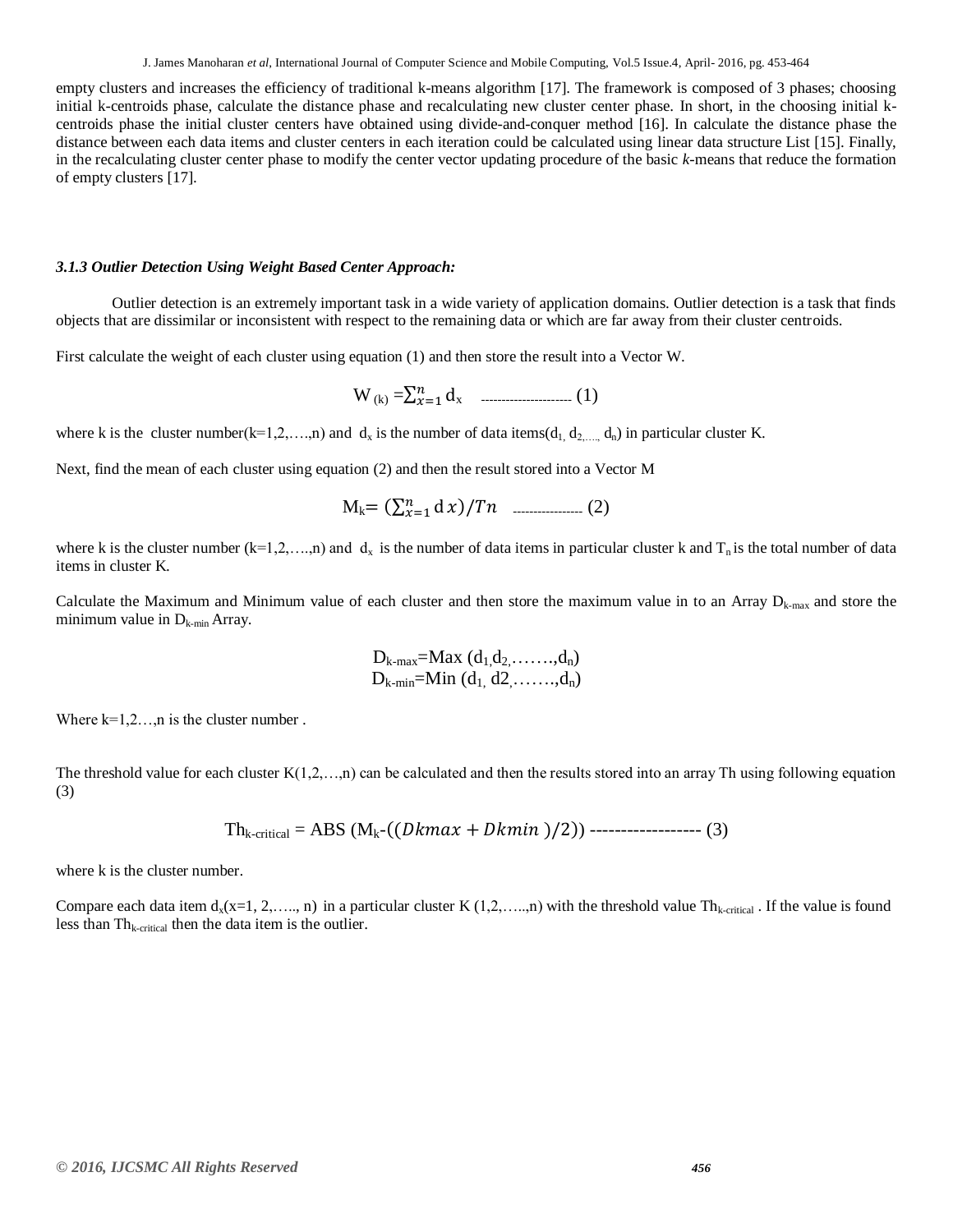### **IV. PROPOSED ALGORITHM**

# *Algorithm: Outlier Detection using Enhanced K-Means Clustering Algorithm and Weight Based Center Approach*

*Input:* Data set  $D = \{d_1, d_2, \ldots, d_n\}$ , where n is the number of data points. Cluster centre  $C = \{c_1, c_2, \dots, c_k\}$ , where  $c_i$  is the cluster centre and k is the number of cluster centres.

*Output:* A set of K-clusters without outliers.

- *Step 1:* Select k observations from data set using Divide-and-Conquer method.
- *Step 2:* Calculate distance with each data instances using List Data structure.
- *Step 3:* Assign each instance to the cluster with the nearest seed.

*Step 4: R*ecalculate the cluster center using Vector data structure.

*Step 5:* Repeat the process step 2 to 4 until the convergence criteria is achieved.

*Step 6:* Showing the clustering results.

*Step7*: Calculate the weight based centre  $W_k$  as given in the equation (1).

*Step 8:* Calculate the Mean of each cluster centre, let it be  $M_k$  as given in the equation (2).

- *Step 9:* Calculate the maximum and minimum value of each cluster K, where  $D_{k-max} = Max (d_1,..., d_n)$  and  $D_{k-min} = Min(d_1, d_2, ... d_n).$
- *Step 10:* Calculate Th<sub>k-critical=ABS ( $M_k ((D_{k-max} + D_{k-min})/2)$  using equation (3).</sub>
- *Step 11:* Compare each data item  $d_x$  in a cluster with the threshold value  $Th_{k\text{-critical}}$  where k is the cluster number.
- *Step 12:* If the data value is  $d_x$  found less than Th<sub>k-critical</sub> then the given data item in cluster k is the outlier, where  $x=1,2,...n$ .
- *Step 13:* Remove the outlier data items from the cluster.

*Step 14:* Repeat step 8-13 for each resultant cluster.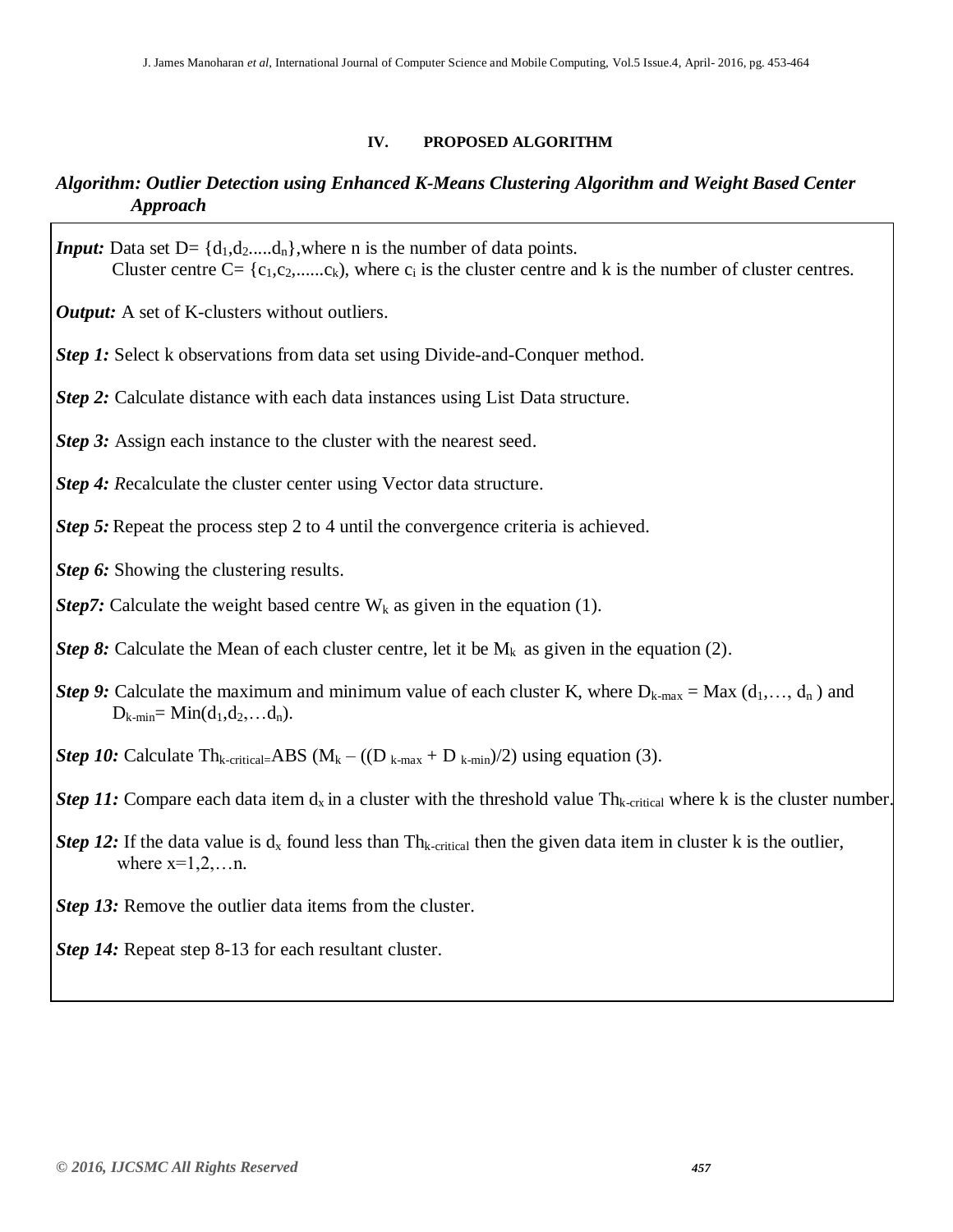**V. FLOW CHART OF THE PROPOSED ALGORITHM**

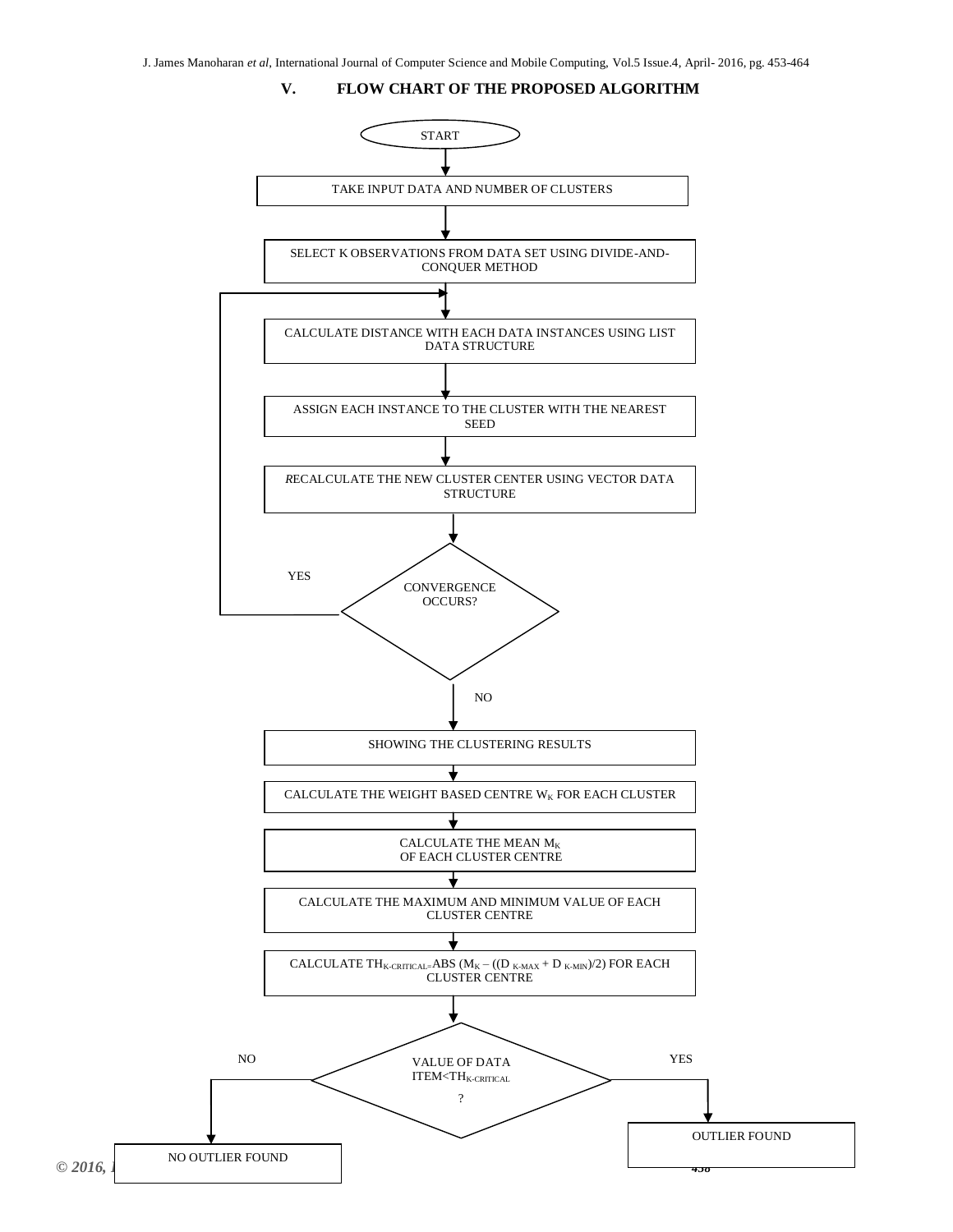#### **VI. EXPERIMENTAL RESULTS**

In this section, the Data is collected from UCI machine learning repository that provided various types of datasets. This dataset can be used for clustering, classification and regression. Dataset has various attribute and instances. A storage area of databases, domain theories and data generators are used by the machine learning community for the empirical analysis of machine. Data File Format is in .data and .xls excel file or .txt or .csv file format. This data file will be taken to find the outlier.

This section shows the performance comparison of the enhanced *k*-means clustering algorithm using Weight based center approach and distance based approach to find out the outliers. Result of Table I shows the Distance based approach and enhanced kmeans algorithm using weight based approach to detect an outliers.

TABLE I COMPARISION ANALYSIS OF DISTANCE BASED APPROACH AND ENHANCED K-MEANS CLUSTERING ALGORITHM USING WEIGHT BASED CENTER APPROACH TO DETECT AN OUTLIERS

| Data Set                                           | <b>Number of Cluster</b> | <b>Number of Data items in</b><br><b>Each Cluster</b> | <b>Number of Outliers</b>      |                                                                                                        |
|----------------------------------------------------|--------------------------|-------------------------------------------------------|--------------------------------|--------------------------------------------------------------------------------------------------------|
|                                                    |                          |                                                       | <b>Distance Based Approach</b> | <b>Enhanced K-Means</b><br><b>Clustering Algorithm</b><br>using Weight Based<br><b>Center Approach</b> |
| <b>Cancer Dataset</b><br>(428)                     | $\overline{C1}$          | $\overline{70}$                                       | $\overline{7}$                 | $\overline{12}$                                                                                        |
|                                                    | $\overline{C2}$          | 120                                                   | $\overline{13}$                | $\overline{17}$                                                                                        |
|                                                    | $\overline{C3}$          | $\overline{\bf 80}$                                   | $\overline{9}$                 | $\overline{14}$                                                                                        |
|                                                    | $\overline{C4}$          | 155                                                   | $\overline{15}$                | $\overline{20}$                                                                                        |
| <b>Fisher's Iris</b><br><b>Dataset</b><br>(150)    | $\overline{C1}$          | 48                                                    | $\overline{\mathbf{3}}$        | 6                                                                                                      |
|                                                    | $\overline{C2}$          | $\overline{39}$                                       | $\overline{2}$                 | $\overline{5}$                                                                                         |
|                                                    | $\overline{\text{C3}}$   | 63                                                    | $\overline{\mathbf{5}}$        | <b>10</b>                                                                                              |
| <b>Medical diabetes</b><br><b>Dataset</b><br>(578) | $\overline{C1}$          | 146                                                   | $\overline{15}$                | $\overline{17}$                                                                                        |
|                                                    | $\overline{C2}$          | $\overline{125}$                                      | 10                             | 14                                                                                                     |
|                                                    | $\overline{C3}$          | $\overline{133}$                                      | $\overline{\bf 8}$             | $\overline{9}$                                                                                         |
|                                                    | C <sub>4</sub>           | 90                                                    | $\overline{\mathbf{4}}$        | 6                                                                                                      |
|                                                    | $\overline{\text{C5}}$   | 84                                                    | $\overline{\mathbf{3}}$        | 6                                                                                                      |
| <b>Liver Disorder</b><br><b>Dataset</b><br>(670)   | $\overline{C1}$          | 182                                                   | $\overline{17}$                | $\overline{24}$                                                                                        |
|                                                    | $\overline{C2}$          | 148                                                   | $\overline{15}$                | $\overline{20}$                                                                                        |
|                                                    | $\overline{\mathbf{C3}}$ | $\overline{126}$                                      | 10                             | $\overline{15}$                                                                                        |
|                                                    | $\overline{C4}$          | $\overline{114}$                                      | $\overline{\bf 8}$             | $\overline{12}$                                                                                        |

Table-II shows the results of CPU elapsed time taken by Distance Based Approach and Enhanced K-means Clustering Algorithm using Weight Based Center Approach to detect an outlier over various Data Sets.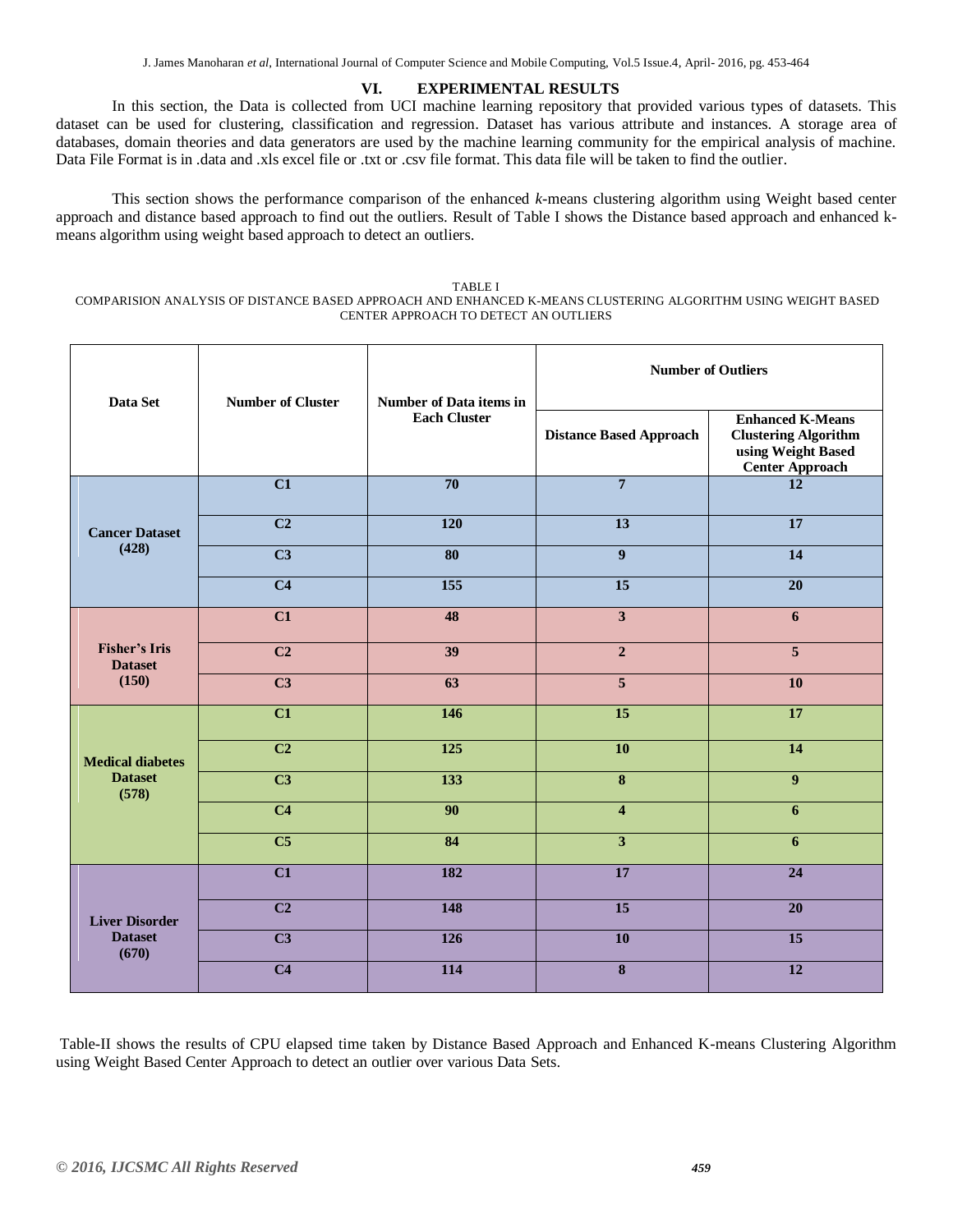#### TABLE II

#### PERFORMANCE ANALYSIS OF ENHANCED K-MEANS CLUSTERING ALGORITHM AND DISTANCE BASED APPROACH TO DETECT AN OUTLIERS ON THE BASIS OF ELAPSED TIME

| <b>Elapsed Time in sec</b>       |                                |                                                                                              |  |  |  |
|----------------------------------|--------------------------------|----------------------------------------------------------------------------------------------|--|--|--|
| Data Set                         | <b>Distance Based Approach</b> | <b>Enhanced K-Means Clustering</b><br><b>Algorithm using Weight Based Center</b><br>Approach |  |  |  |
| <b>Cancer Data Set</b>           | 0.29246                        | 0.09541                                                                                      |  |  |  |
| <b>Fisher's Iris Data Set</b>    | 0.13256                        | 0.08321                                                                                      |  |  |  |
| <b>Medical diabetes Data Set</b> | 0.56497                        | 0.37597                                                                                      |  |  |  |
| <b>Liver Disorder Data Set</b>   | 0.60723                        | 0.40975                                                                                      |  |  |  |

Figure 2, 3, 4 and 5 explicates performance of enhanced K-means algorithm using Weight Based Center approach and Distance Based Approach to detect outliers over various Data Sets.



#### **PERFORMANCE OF THE PROPOSED ALGORITHM FOR OUTLIER DETECTION OVER VARIOUS DATA SETS**

Fig. 2 Outlier detection in cancer Data set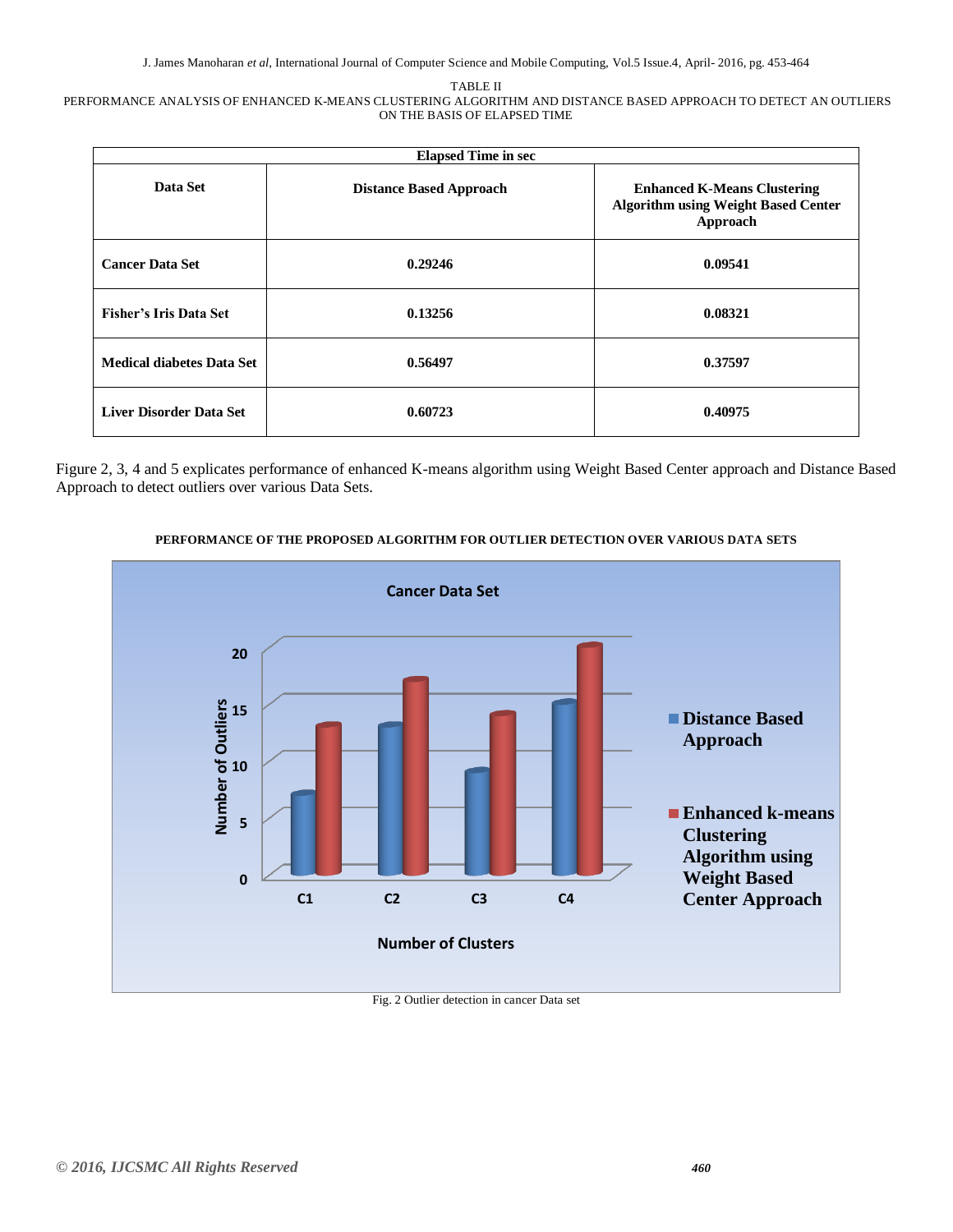

Fig. 3 Outlier detection in Fisher's Data Set



Fig. 4 Outlier detection in Medical Diabetes Data Set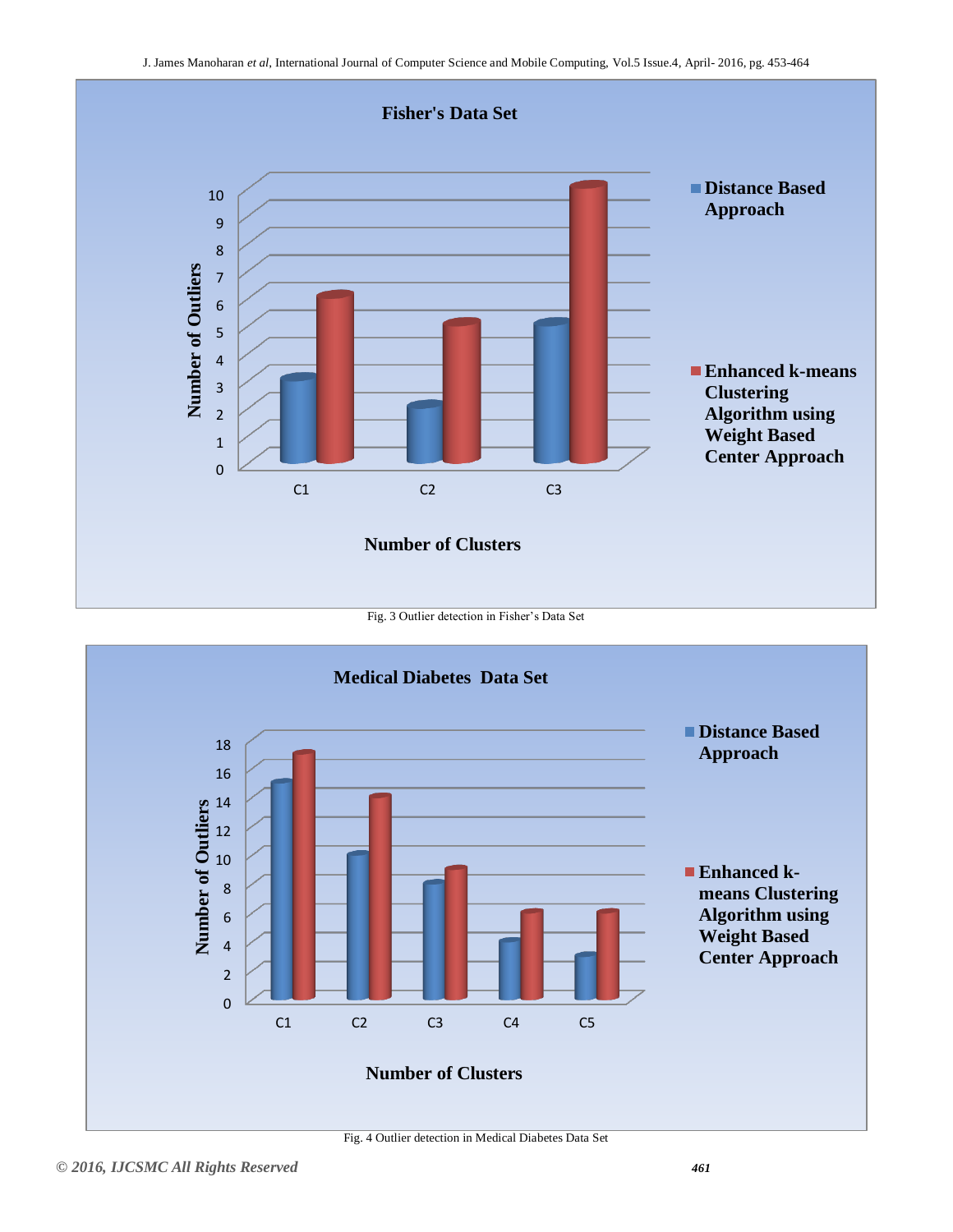

The figure 6 depicts the elapsed time taken by the enhanced K-means algorithm using weight based center approach and Distance Based Approach to detect an outlier over various data sets.



**Fig. 6 CPU Elapsed Time for Outlier Detection**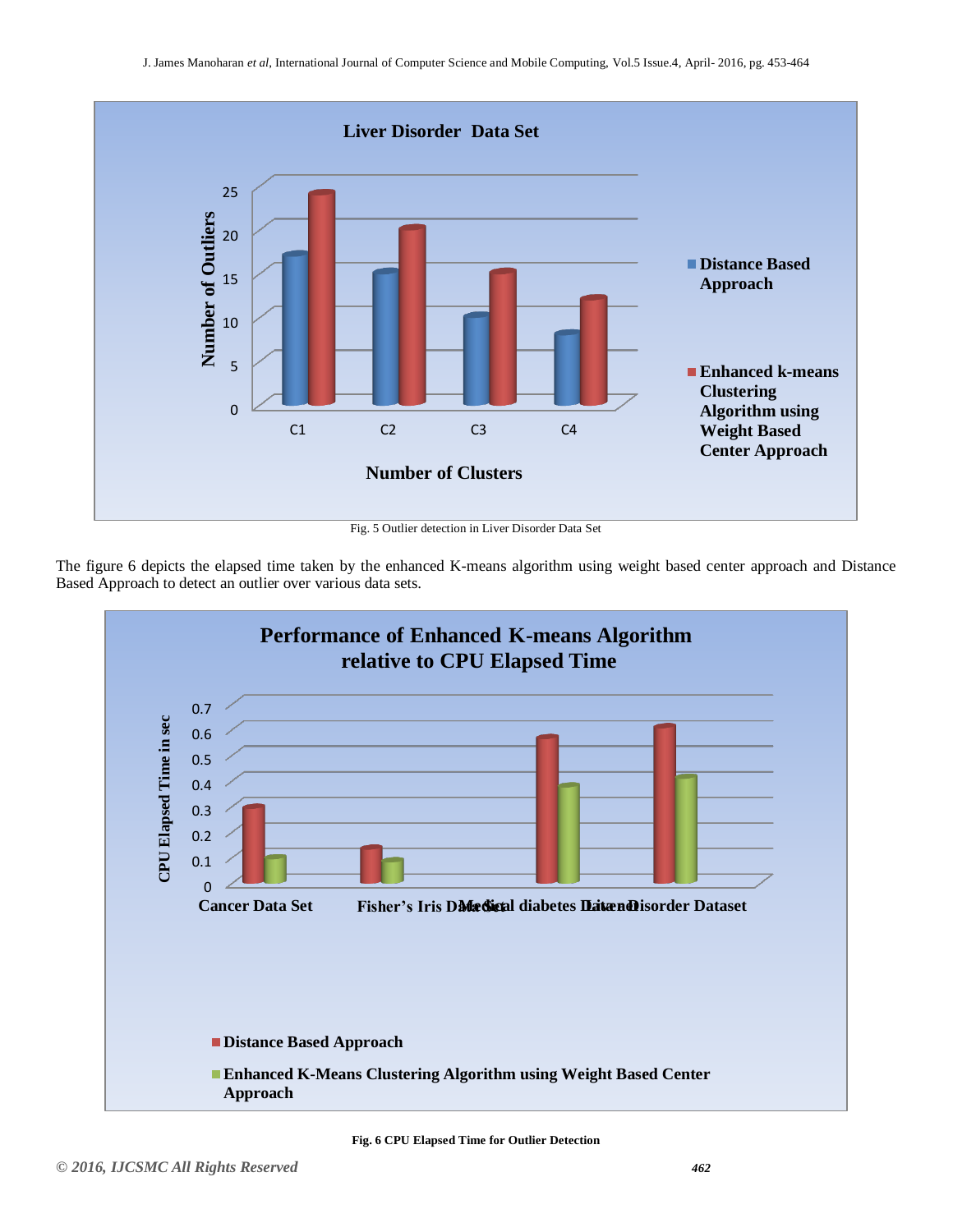#### **VII. CONCLUSION**

Detection of outlier is an important task in Data Mining. Discovering outliers is the task that finds data objects that are dissimilar or inconsistent with respect to remaining data. The proposed algorithm efficiently detects outliers inside the clusters by using enhanced k-means clustering algorithm and weight based approach. In this work, we first group the data items in to number of clusters based on similarities between them. The computation time reduced considerably due to reduction in size of dataset. After that the outlier can be detected in each cluster using threshold value that can be calculated programmatically. The enhanced approach takes less computation time to discover outliers inside the clusters. The experimental results using the enhanced k-means clustering algorithm and weight based center approach with different datasets depict the elapsed time required to discover the outliers inside the clusters are comparatively less than the Distance based approach. So the enhanced k-means clustering method optimally detects the outlier in less time. Experimental results shows that the enhanced algorithm generates better results than the distance based approach relative to time and accuracy.

Enhanced approach is only deals with numerical data, so future work requires modifications that can make applicable for textual mining also. Future work has need of approach applicable for varying datasets.

## **References**

- [1] Pallavi Purohit "A new Efficient Approach towards k-means Clustering Algorithm", International journal of Computer Applications,Vol 65-no 11,march 2013.
- [2] Wang Shunye , "An Improved K-means Clustering Algorithm Based on Dissimilarity", 2013 International Conference on Mechatronic Sciences, Electric Engineering and Computer (MEC)Dec 20-22,2013, Shenyang, China IEEE.
- [3] FAHIM , SALEM A.M, TORKEY F.A, RAMADAN M.A, "An efficient enhanced k-means clustering algorithm", Journal of Zhejiang University SCIENCE A ISSN 1009-3095 , ISSN 1862-1775.
- [4] Juntao Wang & Xiaolong Su ,"An improved K-Means clustering algorithm" 2011 IEEE.
- [5] Md. Sohrab Mahmud, Md. Mostafizer Rahman, and Md.Nasim Akhtar ,"Improvement of K-means Clustering algorithm with better initial centroids based on weighted average", 2012 7th International Conference on Electrical and Computer Engineering 20-22 December, 2012, Dhaka, Bangladesh, 2012 IEEE.
- [6] H.S.Behera Abhishek Ghosh and Sipak ku. Mishra, " A New Hybridized K-Means Clustering Based Outlier Detection Technique For Effective Data Mining" , International Journal of Advanced Research in Computer Science and Software Engineering , Volume 2, Issue 4, April 2012 ISSN: 2277 128X.
- [7] M. H. Marghny and Ahmed I. Taloba , " Outlier Detection using Improved Genetic K-means", IEEE TRANSACTIONS ON COMMUNICATIONS, VOL. 38, NO. 11, July 2013.
- [8] Parneeta Dhaliwal, MPS Bhatia and Priti Bansal, "A Cluster-based Approach for Outlier Detection in Dynamic Data Streams (KORM: k-median OutlieR Miner", JOURNAL OF COMPUTING, VOLUME 2, ISSUE 2, FEBRUARY 2010, ISSN: 2151- 9617.PAGES 74-80.
- [9] Mr. Raghav M. Purankar and Prof. Pragati Patil ,"A Survey paper on An Effective Analytical Approaches for Detecting Outlier in Continuous Time Variant Data Stream " , International Journal Of Engineering And Computer Science ISSN: 2319-7242, Volume 4 Issue 11 Nov 2015, Page No. 14946-14949.
- [10] M. Gupta, J. Gao, C. C. Aggarwal, and J.Han, "Outlier Detection for Temporal Data", in Proc. Of the 13th SIAM Intl.Conf. on Data Mining (SDM), 2013.
- [11] Prashant Chauhan and Madhu Shukla , " A Review on Outlier Detection Techniques on Data Stream by Using Different Approaches of KMeans Algorithm ", 2015 International Conference on Advances in Computer Engineering and Applications (ICACEA) , IMS Engineering College, Ghaziabad, India @ 2015 IEEE.
- [12] T. Divya and Dr. T. Christopher , "A Study of Clustering Based Algorithm for Outlier Detection in Data streams", International Journal Of Advanced Networking and Applications (IJANA), ISSN 0975-0282, March 2015.